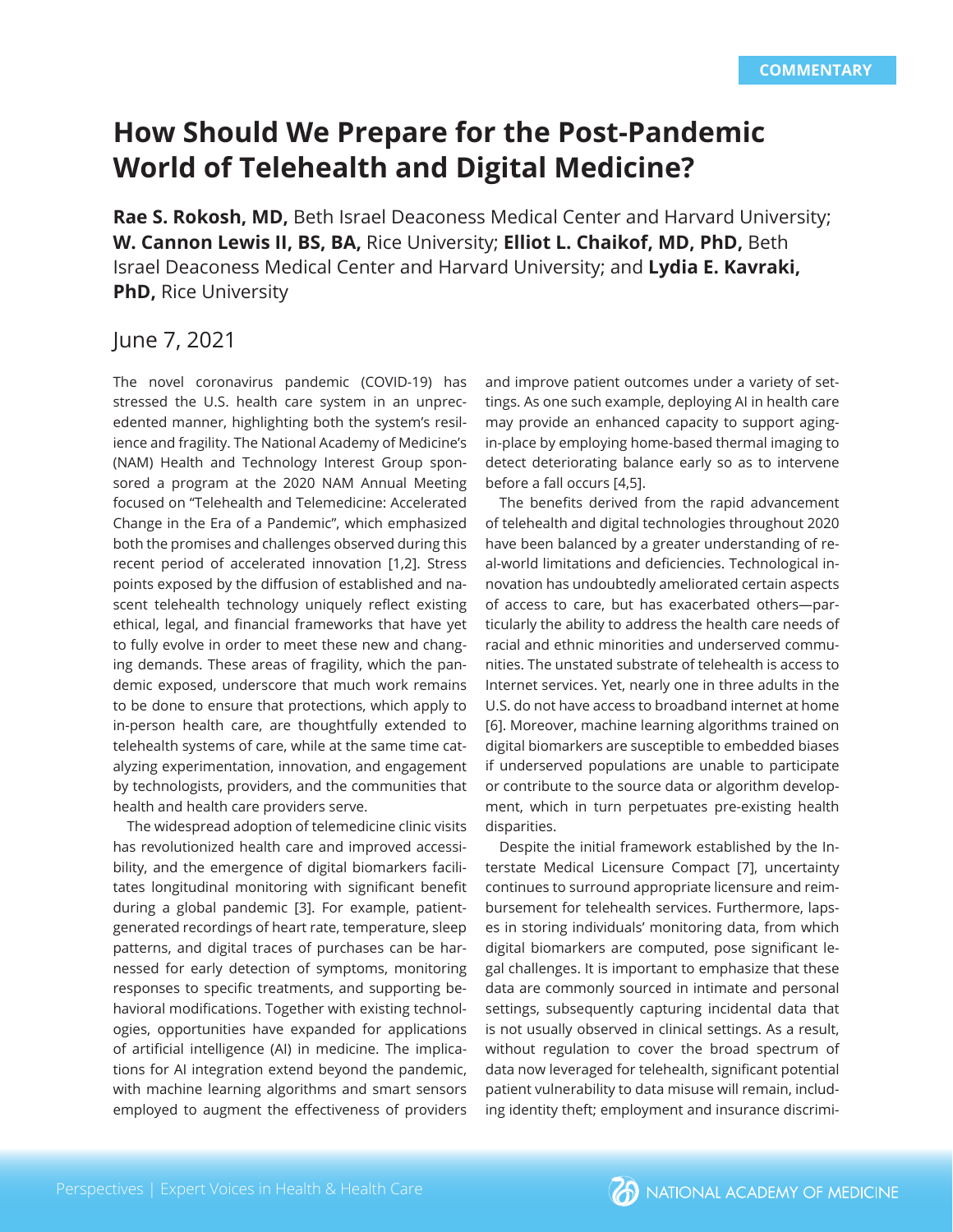nation; invasive marketing; and cultural stigma. All of these issues remain closely intertwined. For example, without intentional intervention, ambiguity in reimbursement will only exacerbate inequitable access to a myriad of services that over time will only be available through a telehealth medium.

Privacy, security, and ethical concerns will need to be addressed to mitigate patient and provider risk without stifling health care innovation. Ethically, patients should benefit from the use of their data with minimal risk. Mechanisms should be implemented to minimize algorithmic bias that could exacerbate existing racial health disparities, and marginalized communities' equal access to telehealth must become a priority. Rules promoting enhanced data stewardship are necessary to mitigate risk and encourage telehealth innovation, with such statutes striking an appropriate balance between over- and under-protection, as both can be harmful to patients and providers alike. Addressing the public mistrust of "big tech" and AI mandates a high level of transparency for patients and providers regarding data collection, use, dissemination, and ultimately, destruction. Establishing trust will be critical for clinically meaningful advancements to continue and flourish.

The COVID-19 pandemic unmasked the fragility of our nation's health care system, but also illuminated the promise of telehealth and digital medicine. This important societal inflection point warrants careful reflection to determine those aspects of telehealth which succeeded in advancing health care delivery and those that fell short, particularly with respect to racial and ethnic minorities, so that future telehealth approaches are fair, efficient, and equitable.

It is to be hoped that these insights will lead to the development of a multi-sectoral, inclusive framework that facilitates collaboration and engagement to embrace the challenges arising from this time of destabilized health care delivery systems, accelerated innovation, and rapid change. Collectively, our nation must leverage the full benefits of telehealth and digital medicine with equity and purpose; in so doing, we may not only regain lost ground but progress in achieving balanced and accessible health care delivery nationwide.

#### **References**

- 1. Health Resources & Services Administration. 2021. *Telehealth Programs.* Available at: https://www. hrsa.gov/rural-health/telehealth (accessed May 18, 2021).
- 2. National Academy of Medicine. 2020. *Confronting Urgent Threats to Human Health & Society: COVID-19*

*and Climate Change.* Available at: https://nam. edu/event/confronting-urgent-threats-to-humanhealth-society-covid-19-and-climate-change/ (accessed April 27, 2021).

- 3. Bashshur, R., C. R. Doarn, J. M. Frenk, J. C. Kvedar, and J. O. Woolliscroft. 2020. Telemedicine and the COVID-19 Pandemic, Lessons for the Future. *Telemedicine Journal and E-Health* 26(5):571-573. https://doi.org/10.1089/tmj.2020.29040.rb.
- 4. Rantz, M. J., M. Skubic, C. Galambos, G. Alexander, J. Keller, and M. Popescu. 2013. Sensor technology to support aging in place. *Journal of the American Medical Directors Association* 14(6):386-391. https:// doi.org/10.1016/j.jamda.2013.02.018.
- 5. Haque, A., A. Milstein, and L. Fei-Fei. 2020. Illuminating the dark spaces of healthcare with ambient intelligence. *Nature* 585(7824):193-202. https://doi. org/ 10.1038/s41586-020-2669-y.
- 6. Pew Research Center. 2021. *Internet/Broadband Fact Sheet.* Available at: https://www.pewresearch. org/internet/fact-sheet/internet-broadband/ (accessed May 18, 2021).
- 7. Interstate Medical Licensure Compact. 2020. Available at: https://www.imlcc.org/a-faster-pathwayto-physician-licensure/ (accessed May 18, 2021).

## **DOI**

https://doi.org/10.31478/202106a

#### **Suggested Citation**

Rokosh, R. S., W. C. Lewis II, E. L. Chaikof, and L. E. Kavraki. 2021. How Should We Prepare for the Post-Pandemic World of Telehealth and Digital Medicine? *NAM Perspectives.* Commentary, National Academy of Medicine, Washington, DC. https://doi.org/10.31478/202106a

#### **Author Information**

**Rae S. Rokosh, MD,** is a research fellow in the Department of Surgery at Beth Israel Deaconess Medical Center and a general surgery resident at New York University. **W. Cannon Lewis II, BS, BA,** is a doctoral student in the Department of Computer Science at Rice University. **Elliot L. Chaikof, MD, PhD,** is Johnson and Johnson Professor of Surgery and Surgeon-in-Chief, Department of Surgery, Beth Israel Deaconess Medical Center, Harvard University. **Lydia E. Kavraki, PhD,** is Noah Harding Professor of Computer Science, Professor of Bioengineering, Professor of Electrical and Computer Engineering, Professor of Mechanical Engineering, and Director, Ken Kennedy Institute at Rice University. Drs. Chaikof and Kavraki are members of the National Academy of Medicine.